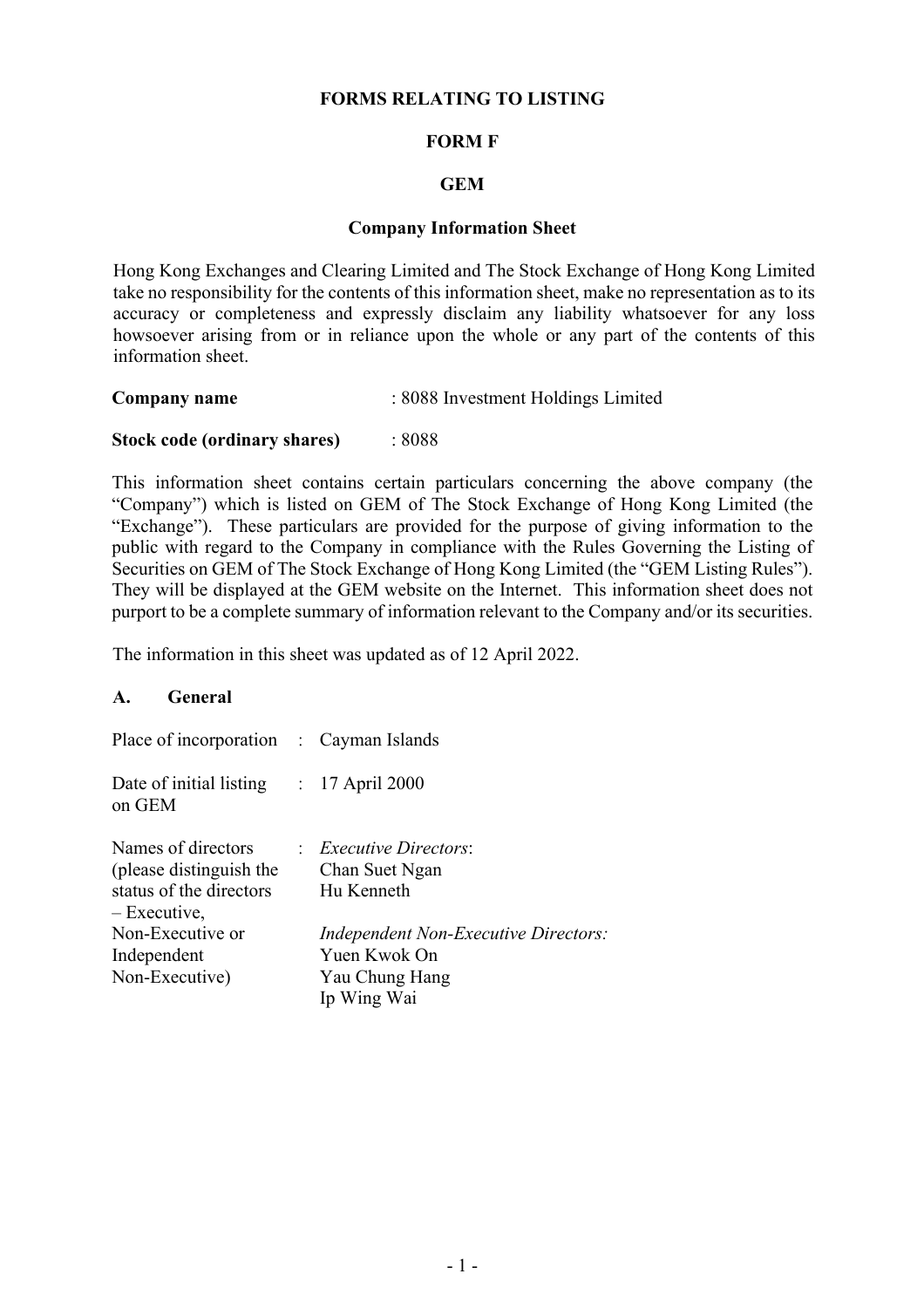|                                                  | Number of                                                                                                                                                         |
|--------------------------------------------------|-------------------------------------------------------------------------------------------------------------------------------------------------------------------|
|                                                  | ordinary                                                                                                                                                          |
|                                                  | shares                                                                                                                                                            |
|                                                  |                                                                                                                                                                   |
| Hong Kong HNA Holding Group Co. Limited (Note 1) | 66, 141, 232                                                                                                                                                      |
|                                                  | 45,454,545                                                                                                                                                        |
|                                                  | 34,090,937                                                                                                                                                        |
|                                                  | 25,394,400                                                                                                                                                        |
|                                                  | 119,484,282                                                                                                                                                       |
|                                                  | 119,484,282                                                                                                                                                       |
|                                                  | Abundant Star Ventures Limited (Note 2)<br>Vantage Edge Limited (Note 2)<br>Hero Sign Limited (Note 2)<br>Wu King Shiu, Kelvin (Notes 2 and 3)<br>Li Mau (Note 3) |

Notes:

- 1. Hong Kong HNA Holding Group Co. Limited is wholly-owned by HNA Holdings International Co., Ltd. ("HNA Holdings"). HNA Holdings is wholly-owned by HNA Logistics Group Co., Ltd. ("HNA Logistics"). HNA Logistics is owned as to 51.38% by HNA Holding Group Co., Ltd. and 21.61% by HNA Group Co., Ltd.. HNA Holding Group Co., Ltd. is owned as to 96.06% by HNA Group Co., Ltd.. HNA Group Co., Ltd. is owned as to approximately 70% by Hainan Traffic Administration Holding Co., Ltd. ("Hainan Traffic"). Hainan Traffic is owned as to approximately 50% by Sheng Tang Development (Yangpu) Co. Limited ("Sheng Tang"). Sheng Tang is owned as to 35% by Tang Dynasty Development Co. Limited ("Tang Dynasty") and 65% by Hainan Province Cihang Foundation. Tang Dynasty is owned as to approximately 98% by Pan-American Aviation Holding Company, which is in turn 100% beneficially owned by Cihang Sino-Western Cultural and Educational Exchange Foundation Limited.
- 2. Abundant Star Ventures Limited ("Abundant Star"), Vantage Edge Limited ("Vantage Edge") and Hero Sign Limited ("Hero Sign") owns 45,454,545 shares, 34,090,937 shares and 25,394,400 shares of the Company, respectively. Mr. Wu King Shiu, Kelvin is deemed to have interest in 45,454,545 shares, 34,090,937 shares and 25,394,400 shares of the Company of which Abundant Star, Vantage Edge and Hero Sign are interested by virtue of the SFO since Mr. Wu through Billion Town Limited indirectly wholly owned AID Partners GP2, Ltd.. AID Partners GP2, Ltd. is the general partner of AID Partners Capital II, L.P.. AID Partners Capital II, L.P. is a private equity fund interested in the entire issued share capital of Leader Fortune International Limited, which is interested in the entire issued share capital of Abundant Star, Vantage Edge and Hero Sign.
- 3. Mr. Wu King Shiu, Kelvin owns 6,264,400 shares of the Company and Billion Express Consultants Limited ("Billion Express") owns 8,280,000 shares of the Company. The entire issued share capital of Billion Express is wholly owned by Ms. Li Mau, the spouse of Mr. Wu King Shiu, Kelvin. Accordingly, Mr. Wu King Shiu, Kelvin is deemed to be interested in the shares of the Company held by Billion Express. Mr. Wu King Shiu, Kelvin and Ms. Li Mau are also deemed to have interest in 104,939,882 shares of the Company as mentioned in Note 2 above.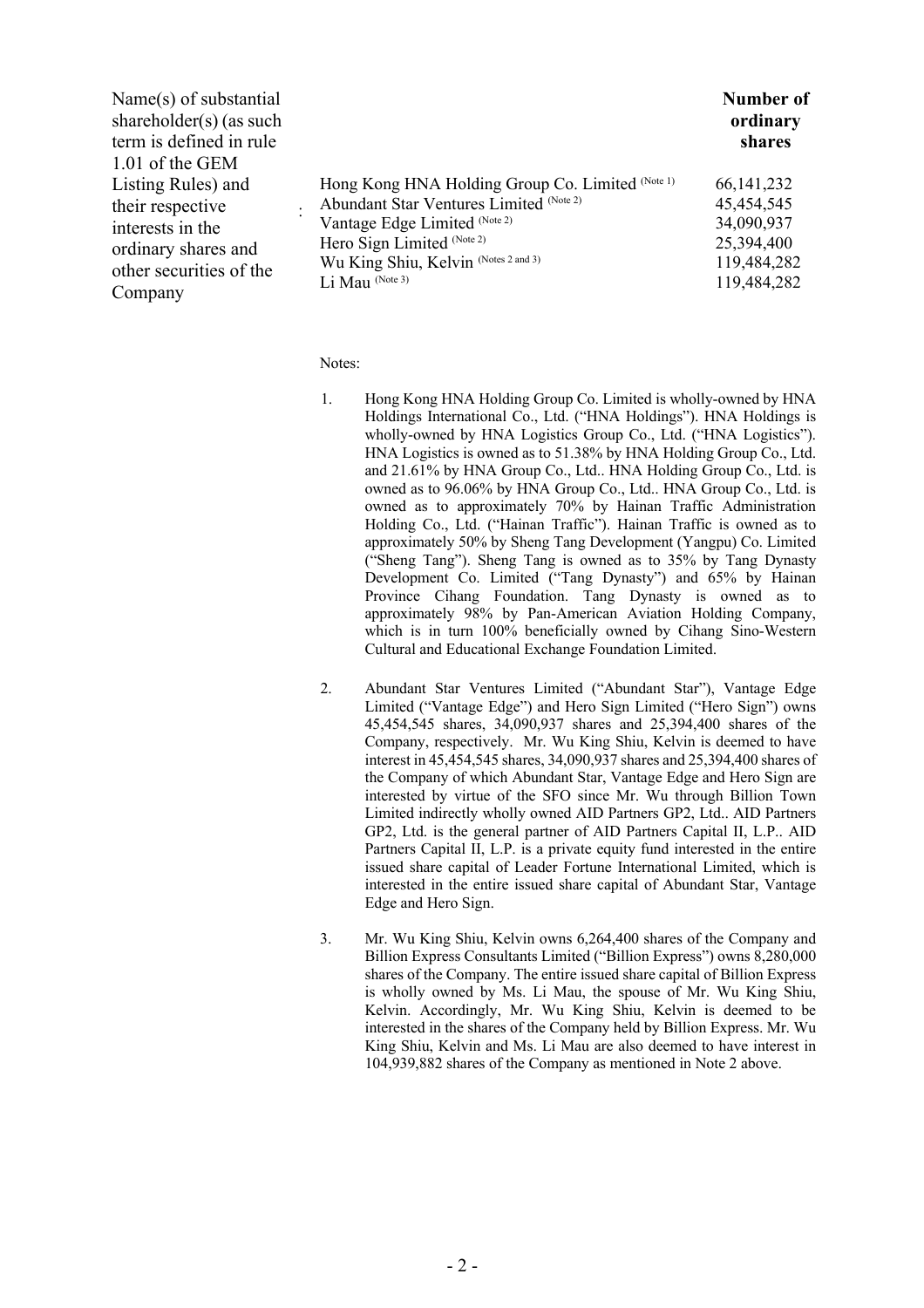| Name $(s)$ of<br>company(ies) listed on<br>GEM or the Main<br>Board of the Stock<br>Exchange within the<br>same group as the<br>Company | $:$ Nil                                                                                   |
|-----------------------------------------------------------------------------------------------------------------------------------------|-------------------------------------------------------------------------------------------|
| Financial year end date : 31 December                                                                                                   |                                                                                           |
| Registered address                                                                                                                      | : Cricket Square, Hutchins Drive, P.O. Box 2681,<br>Grand Cayman KY1-1111, Cayman Islands |
| Head office and<br>principal place of<br>business                                                                                       | : 22/F., New World Tower II, 18 Queen's Road Central,<br>Central, Hong Kong               |
| Web-site address<br>(if applicable)                                                                                                     | www.8088inc.com                                                                           |
| Share registrar                                                                                                                         | Computershare Hong Kong Investor Services Limited                                         |
| Auditors                                                                                                                                | Linksfield CPA Limited                                                                    |

## **B. Business activities**

8088 Investment Holdings Limited (the "Company" and, together with its subsidiaries, the "Group") is a strategic investment group listed on GEM (stock code: 8088).

The Group is principally engaged in the business of strategic investment.

# **C. Ordinary Shares**

| Number of ordinary share in issue : 554,857,005                             |                  |
|-----------------------------------------------------------------------------|------------------|
| Par value of ordinary shares in issue : US\$0.002                           |                  |
| Board lot size (in number of shares) $\therefore$ 8,000                     |                  |
| Name of other stock exchange(s) on<br>which ordinary shares are also listed | $\therefore$ Nil |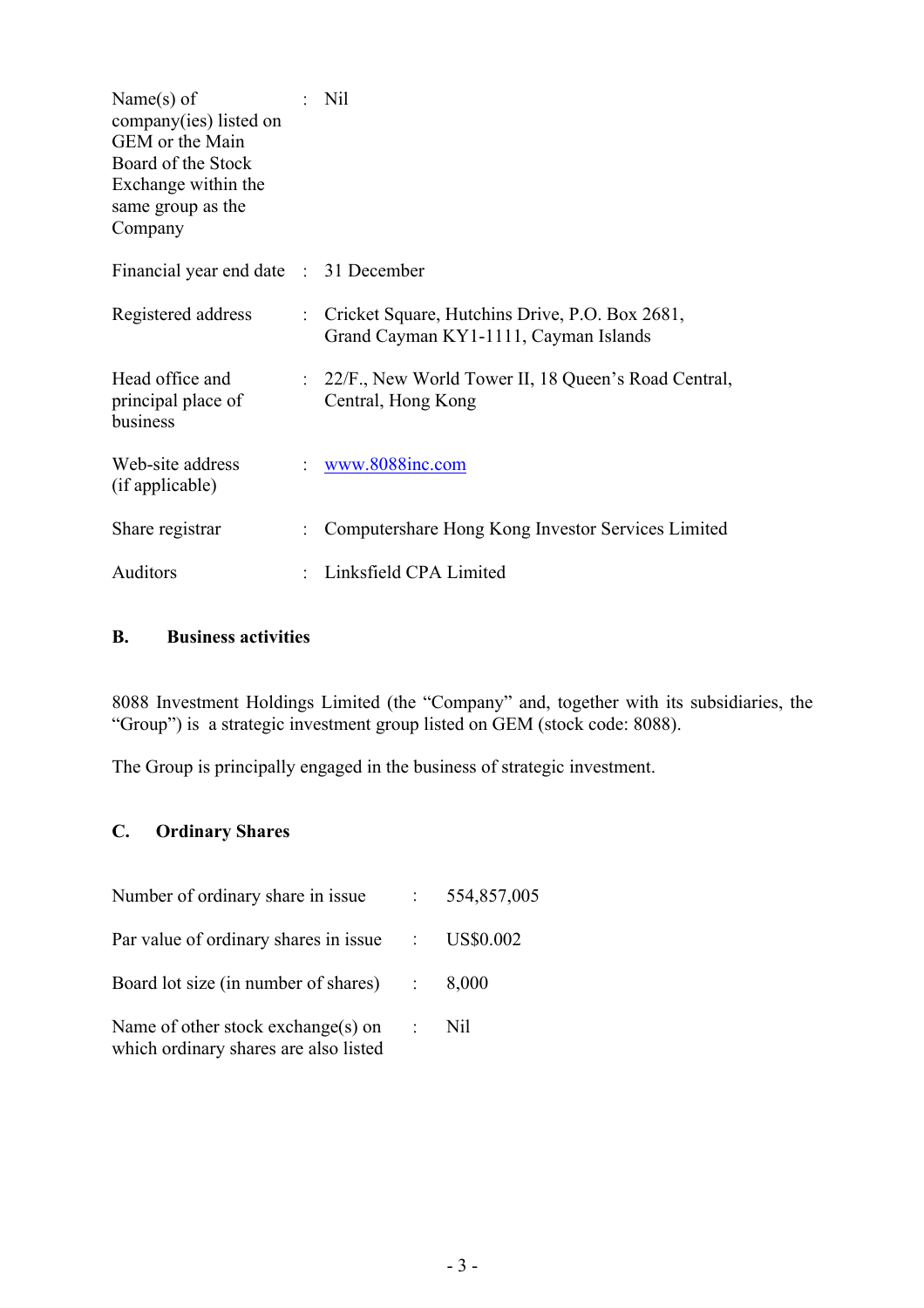## **D. Warrants**

| Stock code                                                                                                      | : $N/A$     |
|-----------------------------------------------------------------------------------------------------------------|-------------|
| Board lot size                                                                                                  | : $N/A$     |
| Expiry date                                                                                                     | : $N/A$     |
| Exercise price                                                                                                  | $\cdot$ N/A |
| Conversion ratio (Not applicable : N/A<br>if the warrant is denominated in<br>dollar value of conversion right) |             |
| No. of warrants outstanding                                                                                     | : $N/A$     |
| No. of shares falling to be issued $\therefore$ N/A<br>upon the exercise of outstanding<br>warrants             |             |

## **E. Other securities**

Details of any other securities in issue:

(*i.e. other than the ordinary shares described in C above and warrants described in D above but including options granted to executives and/or employees*).

## *Share Options (pursuant to the share option scheme adopted on 27 March 2002)*

| Date of<br>options granted | <b>Options</b><br>exercise price<br>HK\$ | Outstanding<br>options | <b>Options</b><br>exercisable as at<br>12 April 2022 |
|----------------------------|------------------------------------------|------------------------|------------------------------------------------------|
| 14 May 2012                | 3.80                                     | 292,968                | 292,968                                              |
|                            |                                          | 292,968                | 292,968                                              |

*Share Options (pursuant to the share option scheme adopted on 15 April 2014)*

| Date of<br>options granted | <b>Options</b><br>exercise price<br>HK\$ | Outstanding<br>options | <b>Options</b><br>exercisable as at<br><b>12 April 2022</b> |
|----------------------------|------------------------------------------|------------------------|-------------------------------------------------------------|
| 15 May 2014                | 3.20                                     | 2,734,200              | 2,734,200                                                   |
| 20 June 2014               | 3.20                                     | 2,512,150              | 2,512,150                                                   |
| 1 April 2016               | 4.94                                     | 10,270,800             | 10,270,800                                                  |
| 19 May 2017                | 1.56                                     | 17,109,600             | 17,109,600                                                  |
|                            |                                          | 32,626,750             | 32,626,750                                                  |